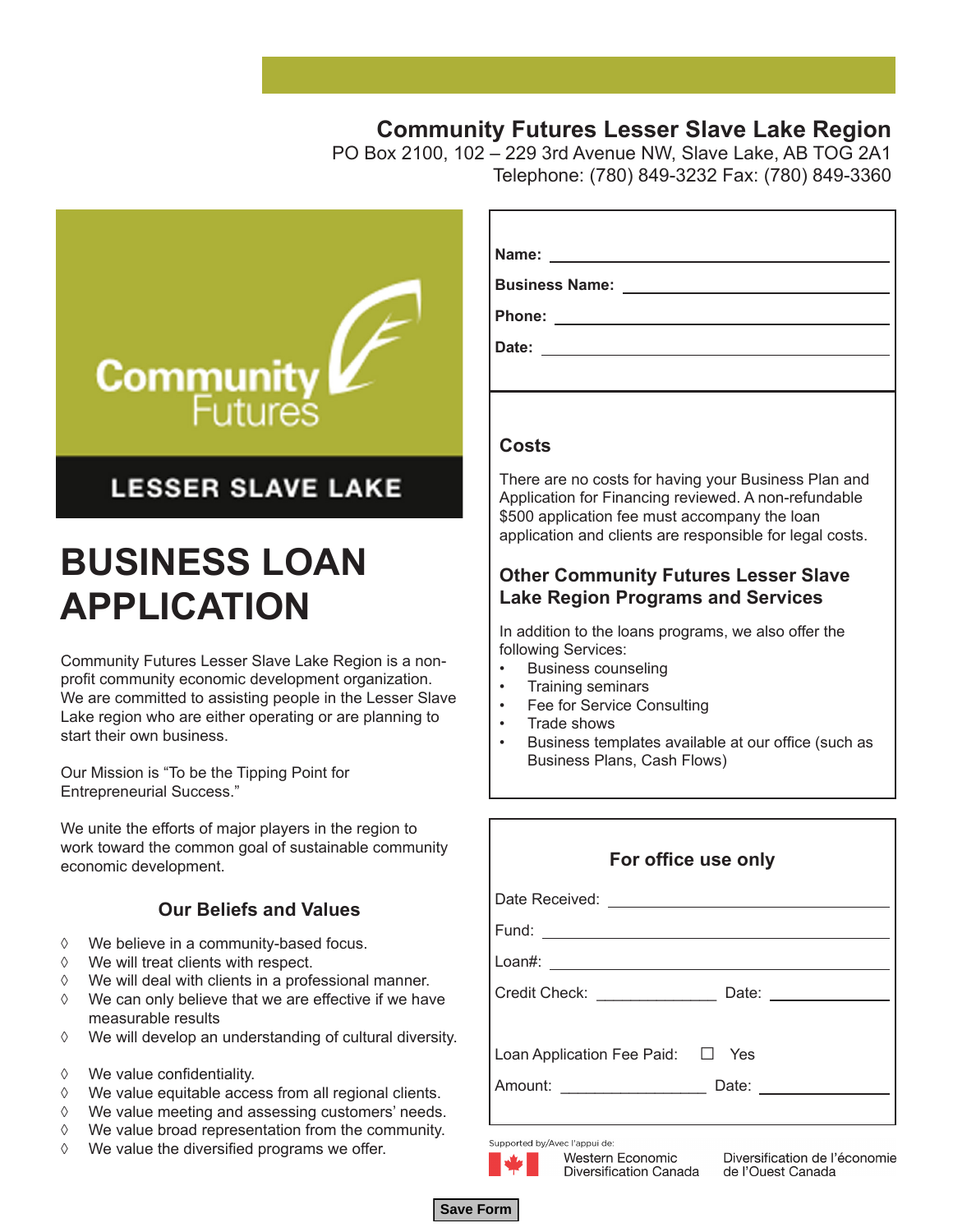### **Application for Funding**

| <b>Business Information</b>                                                                        | <b>Loan Information</b>                                   |                                                                                           |                                                                         |              |        |                                                                               |        |
|----------------------------------------------------------------------------------------------------|-----------------------------------------------------------|-------------------------------------------------------------------------------------------|-------------------------------------------------------------------------|--------------|--------|-------------------------------------------------------------------------------|--------|
|                                                                                                    |                                                           |                                                                                           |                                                                         |              |        | Loan Amount Requested:                                                        |        |
| Name of Principal(s):                                                                              |                                                           |                                                                                           |                                                                         |              |        |                                                                               |        |
|                                                                                                    |                                                           |                                                                                           | Line of Credit Amount Requested:                                        |              |        |                                                                               |        |
|                                                                                                    |                                                           |                                                                                           | $\circ$                                                                 |              |        |                                                                               |        |
|                                                                                                    |                                                           |                                                                                           | Is this loan or line of credit request<br>for a purchase of a business? | $\Box$ Yes   |        | $\Box$ No                                                                     |        |
|                                                                                                    |                                                           |                                                                                           | If yes, what is the purchase price?                                     |              |        |                                                                               |        |
|                                                                                                    |                                                           |                                                                                           |                                                                         |              |        | Number of Jobs Created:                                                       |        |
|                                                                                                    |                                                           |                                                                                           |                                                                         |              |        | $F/T$ $P/T$ $27$                                                              |        |
|                                                                                                    |                                                           |                                                                                           |                                                                         |              |        |                                                                               |        |
| Structure of Business: $\Box$ Proprietorship $\Box$ Partnership $\Box$ Incorporation               |                                                           |                                                                                           |                                                                         |              |        | Number of Jobs Maintained:<br>$F/T$ $\longrightarrow$ $P/T$ $\longrightarrow$ |        |
| Type of Business: $\square$ Service $\square$ Forestry $\square$ Manufacturing $\square$ Wholesale |                                                           |                                                                                           |                                                                         |              |        |                                                                               |        |
|                                                                                                    |                                                           |                                                                                           |                                                                         |              |        |                                                                               |        |
|                                                                                                    |                                                           |                                                                                           |                                                                         |              |        |                                                                               |        |
|                                                                                                    |                                                           | <b>Summary of Funds, Uses &amp; Other Sources</b>                                         |                                                                         |              |        |                                                                               |        |
| Funds are Required for (e.g. building,<br>equipment, Inventory, working capital, etc.):            | Amount:                                                   | Sources of Funds (e.g. personal investments /<br>equity, loans, friends or family, etc.): |                                                                         |              |        | Amount:                                                                       |        |
|                                                                                                    | $\begin{array}{c} \updownarrow \\ \downarrow \end{array}$ |                                                                                           |                                                                         |              |        |                                                                               |        |
|                                                                                                    | $\frac{1}{2}$                                             | Community Futures LOC Requested                                                           |                                                                         |              | $\sim$ |                                                                               |        |
|                                                                                                    |                                                           |                                                                                           |                                                                         |              |        |                                                                               |        |
|                                                                                                    |                                                           |                                                                                           |                                                                         |              |        |                                                                               |        |
|                                                                                                    |                                                           |                                                                                           |                                                                         |              |        |                                                                               |        |
|                                                                                                    |                                                           |                                                                                           |                                                                         |              |        |                                                                               |        |
|                                                                                                    |                                                           |                                                                                           |                                                                         |              |        |                                                                               |        |
|                                                                                                    |                                                           |                                                                                           |                                                                         |              |        |                                                                               |        |
|                                                                                                    |                                                           |                                                                                           |                                                                         |              |        |                                                                               |        |
|                                                                                                    |                                                           |                                                                                           |                                                                         |              |        |                                                                               |        |
|                                                                                                    |                                                           |                                                                                           |                                                                         |              |        |                                                                               |        |
| <b>Total</b>                                                                                       |                                                           |                                                                                           |                                                                         | <b>Total</b> |        |                                                                               |        |
| <b>Business Loan Application Form</b>                                                              |                                                           |                                                                                           | Initials                                                                |              |        |                                                                               | Page 2 |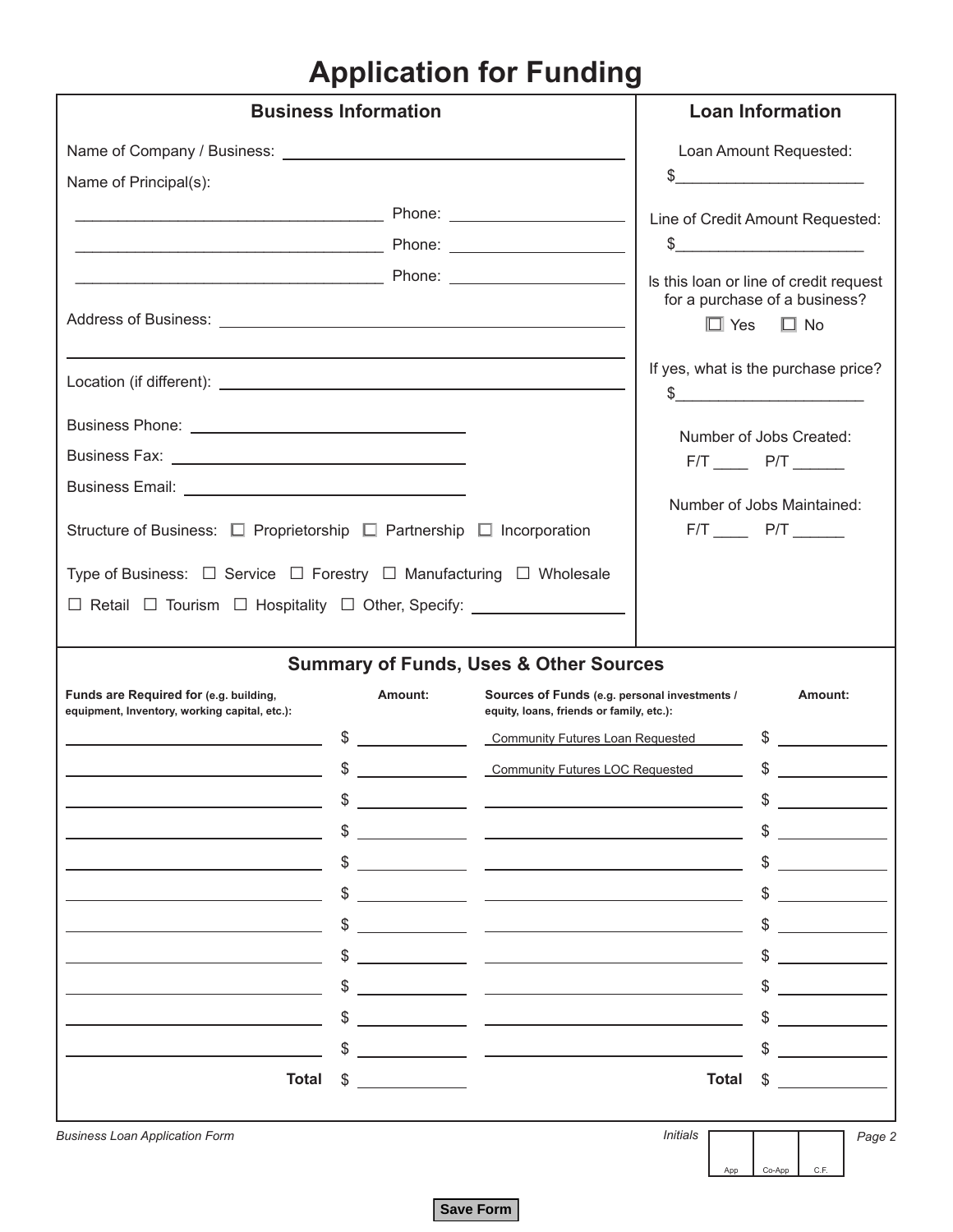| <b>Bank / Credit Union Information</b><br>(please include Account Numbers)                                                                                                                                                                                                                                                            |                   |                                                       |                                                                                                                                                                                                                                                                                                                     |
|---------------------------------------------------------------------------------------------------------------------------------------------------------------------------------------------------------------------------------------------------------------------------------------------------------------------------------------|-------------------|-------------------------------------------------------|---------------------------------------------------------------------------------------------------------------------------------------------------------------------------------------------------------------------------------------------------------------------------------------------------------------------|
|                                                                                                                                                                                                                                                                                                                                       |                   |                                                       |                                                                                                                                                                                                                                                                                                                     |
| Business (Name of Bank / C.U.): example and the set of Bank / C.U.):                                                                                                                                                                                                                                                                  |                   |                                                       |                                                                                                                                                                                                                                                                                                                     |
|                                                                                                                                                                                                                                                                                                                                       |                   |                                                       |                                                                                                                                                                                                                                                                                                                     |
|                                                                                                                                                                                                                                                                                                                                       | <b>References</b> |                                                       |                                                                                                                                                                                                                                                                                                                     |
|                                                                                                                                                                                                                                                                                                                                       |                   |                                                       |                                                                                                                                                                                                                                                                                                                     |
|                                                                                                                                                                                                                                                                                                                                       |                   |                                                       |                                                                                                                                                                                                                                                                                                                     |
|                                                                                                                                                                                                                                                                                                                                       |                   |                                                       |                                                                                                                                                                                                                                                                                                                     |
| <b>Business Asset List</b>                                                                                                                                                                                                                                                                                                            |                   |                                                       |                                                                                                                                                                                                                                                                                                                     |
| List below all assets presently owned by the company or personal assets that will be used by the company. Please Indicate their<br>value. Also Indicate whether they are used as security against other loans or If there Is money owing against them. Attach separate<br>list if necessary.                                          |                   |                                                       |                                                                                                                                                                                                                                                                                                                     |
| Assets In Detail (Indicate make, model, year, serial number, ale.)                                                                                                                                                                                                                                                                    |                   | <b>Market Value</b>                                   | <b>Owe/Security</b>                                                                                                                                                                                                                                                                                                 |
|                                                                                                                                                                                                                                                                                                                                       | \$                |                                                       |                                                                                                                                                                                                                                                                                                                     |
|                                                                                                                                                                                                                                                                                                                                       | \$                | <u> 1989 - Jan Salaman III, masa ka</u>               | <u> 1990 - Jan Barat, prima po</u>                                                                                                                                                                                                                                                                                  |
|                                                                                                                                                                                                                                                                                                                                       |                   | <u> 1980 - Jan Alexandria (</u>                       | <u> 1989 - Jan Barbara III, martxa</u>                                                                                                                                                                                                                                                                              |
|                                                                                                                                                                                                                                                                                                                                       | \$                |                                                       |                                                                                                                                                                                                                                                                                                                     |
|                                                                                                                                                                                                                                                                                                                                       |                   | <u> 1980 - Jan Barat, prima politik (</u>             | <u> 1990 - Jan Barnett, politik e</u>                                                                                                                                                                                                                                                                               |
|                                                                                                                                                                                                                                                                                                                                       |                   | <u> 1980 - Jan Barbara Barbara, maso a</u>            | <u> 1980 - Jan Stein Stein Stein Stein Stein Stein Stein Stein Stein Stein Stein Stein Stein Stein Stein Stein S</u>                                                                                                                                                                                                |
|                                                                                                                                                                                                                                                                                                                                       |                   |                                                       | <u> 1989 - Johann John Stone, mars et al. 1990 - 1990 - 1990 - 1990 - 1990 - 1990 - 1990 - 1990 - 1990 - 1990 - 1</u>                                                                                                                                                                                               |
| <b>Total</b>                                                                                                                                                                                                                                                                                                                          | \$                |                                                       |                                                                                                                                                                                                                                                                                                                     |
| <b>Loan Security Offered</b>                                                                                                                                                                                                                                                                                                          |                   |                                                       |                                                                                                                                                                                                                                                                                                                     |
| List below the collateral you propose to offer toward the loan. If applicable, Indicate the fair market value of the assets. Examples of<br>security would Include assignment of receivables, inventory, business assets (including machinery and equipment), personal assets,<br>property (including your home) and loan guarantees. |                   |                                                       |                                                                                                                                                                                                                                                                                                                     |
| Assets (Indicate make, model, year, serial number, etc.)                                                                                                                                                                                                                                                                              |                   | <b>Market Value</b>                                   | <b>Office Use Only</b>                                                                                                                                                                                                                                                                                              |
|                                                                                                                                                                                                                                                                                                                                       | \$                | <u> 1999 - John Stone, mars et al. (</u>              | \$                                                                                                                                                                                                                                                                                                                  |
|                                                                                                                                                                                                                                                                                                                                       |                   |                                                       |                                                                                                                                                                                                                                                                                                                     |
|                                                                                                                                                                                                                                                                                                                                       | \$                | <u> 1990 - Jan Alexandro III, politik politik (</u>   | $\frac{1}{2}$                                                                                                                                                                                                                                                                                                       |
|                                                                                                                                                                                                                                                                                                                                       |                   |                                                       |                                                                                                                                                                                                                                                                                                                     |
|                                                                                                                                                                                                                                                                                                                                       | $\$\$             | <u> 1989 - Jan Barbara Barbara, politik politik (</u> |                                                                                                                                                                                                                                                                                                                     |
|                                                                                                                                                                                                                                                                                                                                       |                   |                                                       |                                                                                                                                                                                                                                                                                                                     |
|                                                                                                                                                                                                                                                                                                                                       | \$                | <u> 1990 - Jan Barbara Barat, prima politik (</u>     |                                                                                                                                                                                                                                                                                                                     |
|                                                                                                                                                                                                                                                                                                                                       |                   |                                                       |                                                                                                                                                                                                                                                                                                                     |
| <b>Total</b>                                                                                                                                                                                                                                                                                                                          |                   | $\frac{1}{2}$                                         | $\frac{1}{2}$ $\frac{1}{2}$ $\frac{1}{2}$ $\frac{1}{2}$ $\frac{1}{2}$ $\frac{1}{2}$ $\frac{1}{2}$ $\frac{1}{2}$ $\frac{1}{2}$ $\frac{1}{2}$ $\frac{1}{2}$ $\frac{1}{2}$ $\frac{1}{2}$ $\frac{1}{2}$ $\frac{1}{2}$ $\frac{1}{2}$ $\frac{1}{2}$ $\frac{1}{2}$ $\frac{1}{2}$ $\frac{1}{2}$ $\frac{1}{2}$ $\frac{1}{2}$ |
| <b>Business Loan Application Form</b>                                                                                                                                                                                                                                                                                                 |                   | Initials                                              | Page 3<br>C.F.<br>Co-App<br>App                                                                                                                                                                                                                                                                                     |

**Save Form**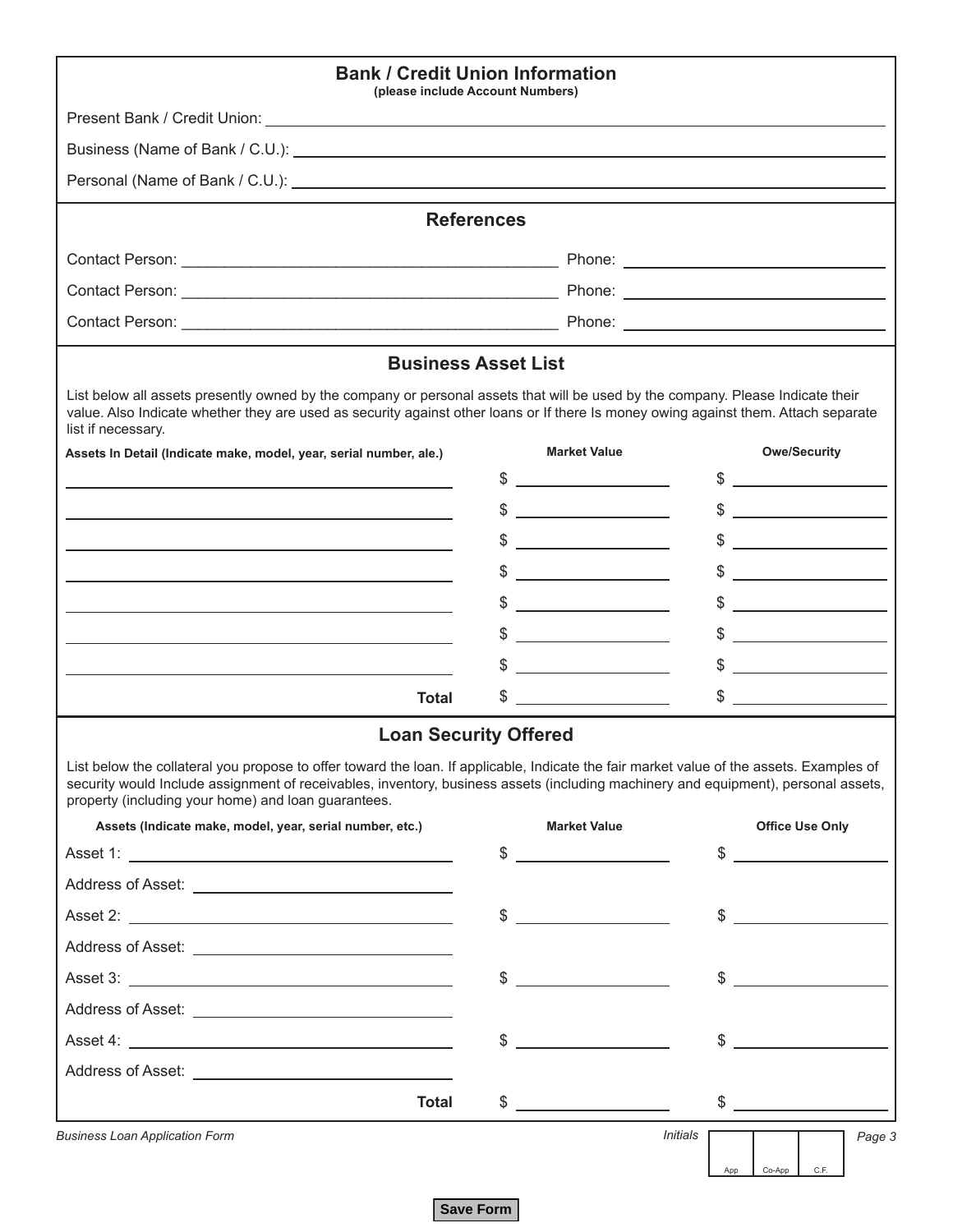# **Personal Statement of Affairs This Information Is to be submitted for each principal of the business**

| <b>Personal Information</b>                   |                  | <b>APPLICANT</b>                                                                                                                                                                                                               | <b>CO-APPLICANT</b>                                                                                                                                                                                                                                                                                                 |  |  |  |
|-----------------------------------------------|------------------|--------------------------------------------------------------------------------------------------------------------------------------------------------------------------------------------------------------------------------|---------------------------------------------------------------------------------------------------------------------------------------------------------------------------------------------------------------------------------------------------------------------------------------------------------------------|--|--|--|
| First Name:                                   |                  |                                                                                                                                                                                                                                |                                                                                                                                                                                                                                                                                                                     |  |  |  |
| Middle/Second Name:                           |                  |                                                                                                                                                                                                                                |                                                                                                                                                                                                                                                                                                                     |  |  |  |
| Last Name:                                    |                  |                                                                                                                                                                                                                                |                                                                                                                                                                                                                                                                                                                     |  |  |  |
| Former Name(s) (if any):                      |                  |                                                                                                                                                                                                                                |                                                                                                                                                                                                                                                                                                                     |  |  |  |
| Date of Birth (mm/dd/yy):                     |                  |                                                                                                                                                                                                                                |                                                                                                                                                                                                                                                                                                                     |  |  |  |
| Social Insurance Number.                      |                  |                                                                                                                                                                                                                                |                                                                                                                                                                                                                                                                                                                     |  |  |  |
| Home Phone:                                   |                  |                                                                                                                                                                                                                                |                                                                                                                                                                                                                                                                                                                     |  |  |  |
| Cell Phone:                                   |                  |                                                                                                                                                                                                                                |                                                                                                                                                                                                                                                                                                                     |  |  |  |
| <b>Business Phone:</b>                        |                  |                                                                                                                                                                                                                                |                                                                                                                                                                                                                                                                                                                     |  |  |  |
| Email Address:                                |                  |                                                                                                                                                                                                                                |                                                                                                                                                                                                                                                                                                                     |  |  |  |
| <b>Marital Status:</b>                        |                  |                                                                                                                                                                                                                                |                                                                                                                                                                                                                                                                                                                     |  |  |  |
| <b>Highest Education Level:</b>               |                  |                                                                                                                                                                                                                                |                                                                                                                                                                                                                                                                                                                     |  |  |  |
| Present Address:                              |                  |                                                                                                                                                                                                                                |                                                                                                                                                                                                                                                                                                                     |  |  |  |
|                                               |                  |                                                                                                                                                                                                                                |                                                                                                                                                                                                                                                                                                                     |  |  |  |
| Rent or Own?                                  |                  |                                                                                                                                                                                                                                |                                                                                                                                                                                                                                                                                                                     |  |  |  |
| How long at current address:                  |                  |                                                                                                                                                                                                                                |                                                                                                                                                                                                                                                                                                                     |  |  |  |
| Previous Address:                             |                  |                                                                                                                                                                                                                                |                                                                                                                                                                                                                                                                                                                     |  |  |  |
|                                               |                  |                                                                                                                                                                                                                                |                                                                                                                                                                                                                                                                                                                     |  |  |  |
| Number of Dependents (excluding spouse):      |                  |                                                                                                                                                                                                                                |                                                                                                                                                                                                                                                                                                                     |  |  |  |
| Current Employer:                             |                  |                                                                                                                                                                                                                                |                                                                                                                                                                                                                                                                                                                     |  |  |  |
| Annual Income:                                |                  |                                                                                                                                                                                                                                |                                                                                                                                                                                                                                                                                                                     |  |  |  |
| Length of Employment:                         |                  |                                                                                                                                                                                                                                |                                                                                                                                                                                                                                                                                                                     |  |  |  |
| Name, address & phone number of nearest       |                  |                                                                                                                                                                                                                                |                                                                                                                                                                                                                                                                                                                     |  |  |  |
| relative not living with you:                 |                  |                                                                                                                                                                                                                                |                                                                                                                                                                                                                                                                                                                     |  |  |  |
| <b>Statement of Income &amp; Expenditures</b> |                  | Please Select $\square$ Monthly OR $\square$ Yearly                                                                                                                                                                            |                                                                                                                                                                                                                                                                                                                     |  |  |  |
| Income:                                       |                  | <b>Expenditures:</b>                                                                                                                                                                                                           |                                                                                                                                                                                                                                                                                                                     |  |  |  |
| Employment (Salaries, Wages & Commission): \$ |                  | Property Taxes & Assessments:                                                                                                                                                                                                  | $\frac{1}{2}$                                                                                                                                                                                                                                                                                                       |  |  |  |
| Rental Income:                                | $\frac{1}{2}$    | Income Taxes:                                                                                                                                                                                                                  | $\frac{1}{2}$                                                                                                                                                                                                                                                                                                       |  |  |  |
| Business or Professorial Income:              | $\frac{1}{2}$    | Mortgage or Rent:                                                                                                                                                                                                              |                                                                                                                                                                                                                                                                                                                     |  |  |  |
|                                               |                  | Loan Payments:                                                                                                                                                                                                                 | $\frac{1}{2}$ $\frac{1}{2}$ $\frac{1}{2}$ $\frac{1}{2}$ $\frac{1}{2}$ $\frac{1}{2}$ $\frac{1}{2}$ $\frac{1}{2}$ $\frac{1}{2}$ $\frac{1}{2}$ $\frac{1}{2}$ $\frac{1}{2}$ $\frac{1}{2}$ $\frac{1}{2}$ $\frac{1}{2}$ $\frac{1}{2}$ $\frac{1}{2}$ $\frac{1}{2}$ $\frac{1}{2}$ $\frac{1}{2}$ $\frac{1}{2}$ $\frac{1}{2}$ |  |  |  |
|                                               |                  | Total Credit Card Payments:                                                                                                                                                                                                    | <u> 1989 - Andrea State</u>                                                                                                                                                                                                                                                                                         |  |  |  |
|                                               |                  | Insurance Payments:                                                                                                                                                                                                            | \$                                                                                                                                                                                                                                                                                                                  |  |  |  |
|                                               |                  | <b>Estimated Living Expenses:</b>                                                                                                                                                                                              | \$<br><u> 1990 - Jan Jawa Barat, prima prima prima prima prima prima prima prima prima prima prima prima prima prima p</u>                                                                                                                                                                                          |  |  |  |
|                                               |                  | Other: the contract of the contract of the contract of the contract of the contract of the contract of the contract of the contract of the contract of the contract of the contract of the contract of the contract of the con | $\sim$                                                                                                                                                                                                                                                                                                              |  |  |  |
|                                               | TOTAL INCOME: \$ |                                                                                                                                                                                                                                | TOTAL EXPENDITURES: \$                                                                                                                                                                                                                                                                                              |  |  |  |
| <b>Business Loan Application Form</b>         |                  | Initials                                                                                                                                                                                                                       | Page 4                                                                                                                                                                                                                                                                                                              |  |  |  |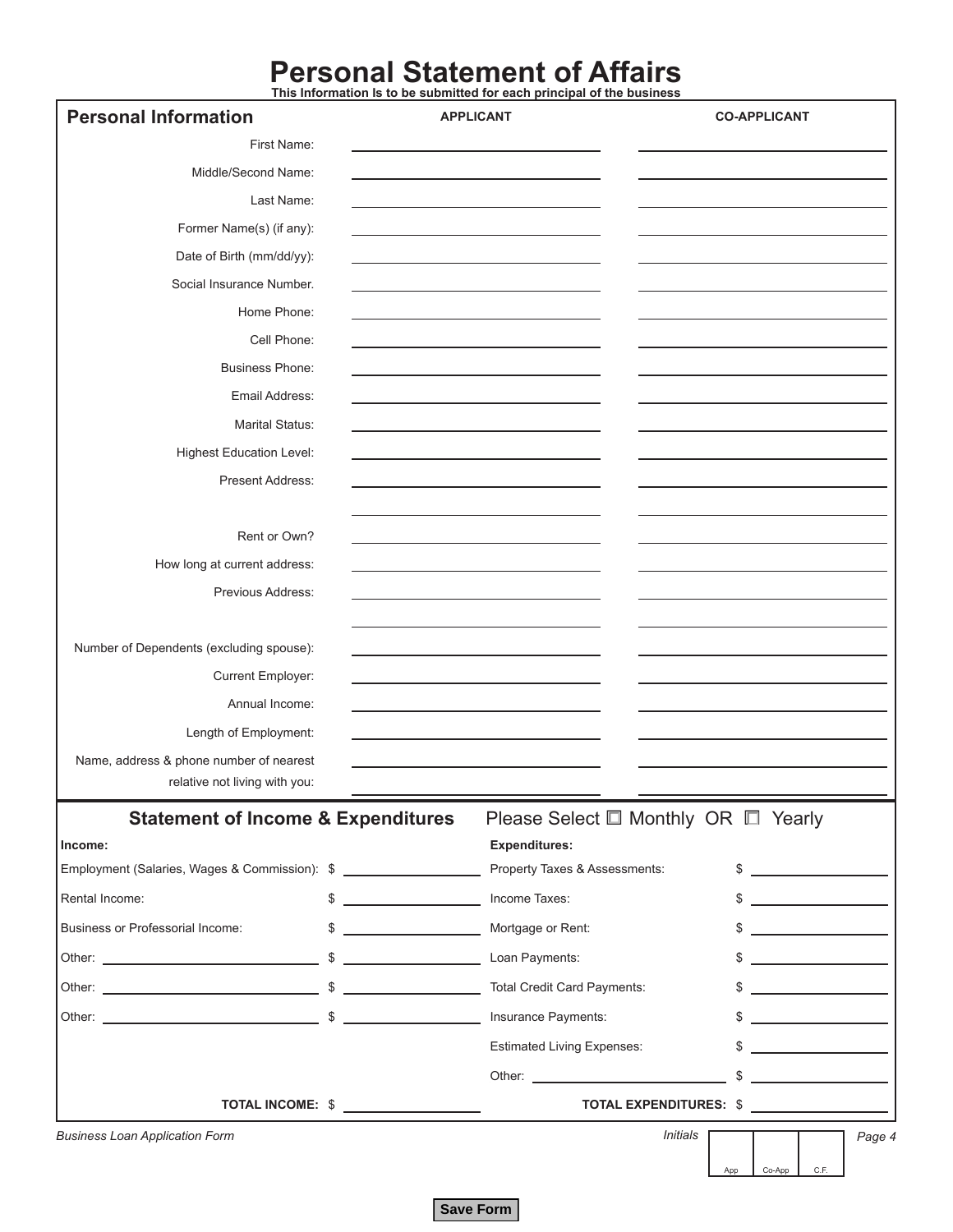## **Net Worth Statement**

| <b>Assets</b>                                                                                  |                                                                                                                                                                      |                      | <b>Liabilities</b>                                                                 |  |  |  |  |
|------------------------------------------------------------------------------------------------|----------------------------------------------------------------------------------------------------------------------------------------------------------------------|----------------------|------------------------------------------------------------------------------------|--|--|--|--|
| <b>Deposit Accounts (Note if Joint)</b><br>Institution:                                        | Type:<br>$\overbrace{\hspace{2.5cm}}^{\text{}}$ $\overbrace{\hspace{2.5cm}}^{\text{}}$ $\overbrace{\hspace{2.5cm}}^{\text{}}$ $\overbrace{\hspace{2.5cm}}^{\text{}}$ | Total                | <b>Mortgages</b>                                                                   |  |  |  |  |
|                                                                                                | \$                                                                                                                                                                   |                      | Monthly Pymt \$ __________ Term: _______ Amt Owing \$                              |  |  |  |  |
|                                                                                                |                                                                                                                                                                      | $\frac{1}{2}$        |                                                                                    |  |  |  |  |
| <b>Life Insurance CSV</b>                                                                      |                                                                                                                                                                      |                      |                                                                                    |  |  |  |  |
| Company:                                                                                       | Owner:                                                                                                                                                               | Total                | Monthly Pymt \$ ____________Term: ________ Amt Owing \$                            |  |  |  |  |
|                                                                                                | $\sim$ \$                                                                                                                                                            |                      |                                                                                    |  |  |  |  |
|                                                                                                | \$                                                                                                                                                                   |                      | Loans (car, personal, business, investment)                                        |  |  |  |  |
| <b>Pensions/DPSP</b>                                                                           |                                                                                                                                                                      |                      |                                                                                    |  |  |  |  |
| Company:                                                                                       | Owner:                                                                                                                                                               | Total                |                                                                                    |  |  |  |  |
|                                                                                                |                                                                                                                                                                      | $\frac{1}{2}$        |                                                                                    |  |  |  |  |
|                                                                                                |                                                                                                                                                                      | $\mathbb{S}$         | Monthly Pymt \$ __________________Term: _______ Amt Owing \$ _________             |  |  |  |  |
| Investments (Stocks, funds, GICs, CSBs, Mortgages held,                                        |                                                                                                                                                                      |                      |                                                                                    |  |  |  |  |
| <b>Business interests)</b><br>Institution:                                                     |                                                                                                                                                                      | Amount               |                                                                                    |  |  |  |  |
|                                                                                                | $\mathfrak{S}$                                                                                                                                                       |                      |                                                                                    |  |  |  |  |
|                                                                                                |                                                                                                                                                                      |                      | Monthly Pymt \$ __________________Term: ________ Amt Owing \$ ____________________ |  |  |  |  |
|                                                                                                | $\overline{\phantom{a}}$ \$                                                                                                                                          | $\frac{1}{2}$        |                                                                                    |  |  |  |  |
|                                                                                                |                                                                                                                                                                      |                      |                                                                                    |  |  |  |  |
|                                                                                                | Total Investments \$                                                                                                                                                 |                      |                                                                                    |  |  |  |  |
| RRSPs / RRIFs (Note any Spousal RRSPs)<br>Institution:                                         | Type:                                                                                                                                                                | Total                | Monthly Pymt \$ _________________Term: ________ Amt Owing \$                       |  |  |  |  |
|                                                                                                | $\overbrace{\hspace{2.5cm}}^{\text{5}}$                                                                                                                              |                      | Are Loans Insured? $\Box$ YES $\Box$ NO                                            |  |  |  |  |
|                                                                                                |                                                                                                                                                                      | $\frac{1}{2}$        | Accounts Payable (Credit cards, outstanding bills, taxes)                          |  |  |  |  |
|                                                                                                |                                                                                                                                                                      | $\frac{1}{\sqrt{2}}$ |                                                                                    |  |  |  |  |
|                                                                                                |                                                                                                                                                                      |                      |                                                                                    |  |  |  |  |
|                                                                                                | Total RRSPs / RRIFs \$                                                                                                                                               |                      |                                                                                    |  |  |  |  |
| Real Estate (Home, cottage, other real estate)                                                 |                                                                                                                                                                      |                      |                                                                                    |  |  |  |  |
|                                                                                                |                                                                                                                                                                      |                      |                                                                                    |  |  |  |  |
|                                                                                                |                                                                                                                                                                      |                      | Other Debt (Guarantees, personal obligations)                                      |  |  |  |  |
|                                                                                                | Total Real Estate \$                                                                                                                                                 |                      |                                                                                    |  |  |  |  |
| Other Assets (Equipment, furnishings, jewelry, collections, art,<br>accounts receivable)       |                                                                                                                                                                      |                      | Total \$                                                                           |  |  |  |  |
|                                                                                                |                                                                                                                                                                      |                      | <b>Total Liabilities</b><br>\$                                                     |  |  |  |  |
|                                                                                                | Total Other Assets \$                                                                                                                                                |                      | <b>NET WORTH</b>                                                                   |  |  |  |  |
| <b>Total Assets</b>                                                                            | \$                                                                                                                                                                   |                      | 0.00<br>(Total Assets - Total Liabilities)<br>$\sim$                               |  |  |  |  |
|                                                                                                |                                                                                                                                                                      |                      | <b>Other Information</b>                                                           |  |  |  |  |
|                                                                                                |                                                                                                                                                                      |                      |                                                                                    |  |  |  |  |
| Please provide detailed information below if you answer yes to any of the following questions. |                                                                                                                                                                      |                      |                                                                                    |  |  |  |  |
| Have you ever had an asset repossessed? $\Box$ Yes $\Box$ No                                   |                                                                                                                                                                      |                      | Have you ever declared bankruptcy? $\Box$ Yes $\Box$ No                            |  |  |  |  |
| Are you party to any claims or lawsuits? $\Box$ Yes $\Box$ No                                  |                                                                                                                                                                      |                      | Do you owe any taxes prior to the current year? $\Box$ Yes $\Box$ No               |  |  |  |  |
|                                                                                                |                                                                                                                                                                      |                      |                                                                                    |  |  |  |  |
|                                                                                                |                                                                                                                                                                      |                      |                                                                                    |  |  |  |  |
|                                                                                                |                                                                                                                                                                      |                      |                                                                                    |  |  |  |  |
| <b>Business Loan Application Form</b>                                                          |                                                                                                                                                                      |                      | Initials<br>Page 5                                                                 |  |  |  |  |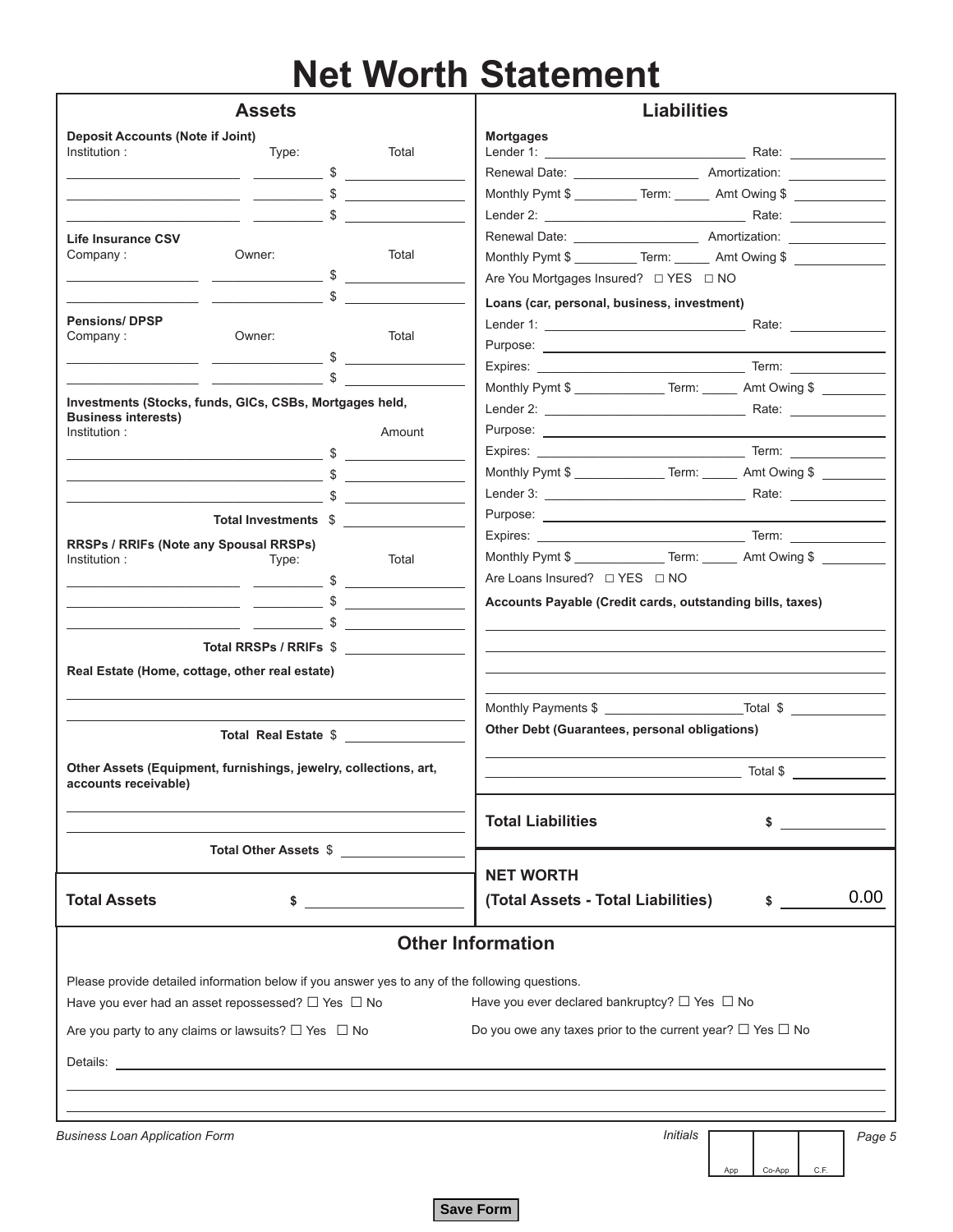#### **Consent Disclaimer Clause**

Your signature on this form provides us with consent to conduct any credit investigations we deem appropriate and authorizes us to release any Information, financial, personal or otherwise, as required for the purposes of a credit investigation, to any organization. Your signature on this form grants any such organization we contact permission to provide all information requested to us with respect to our credit investigation.

We will continue to collect, use, and disclose your personal Information until such time as your loan has been repaid. This may Include doing further credit checks during the term of your loan and using and disclosing your personal Information In order to collect any debts you owe to us.

#### **Indemnity Clause**

The client agrees to fully indemnify and save harmless Community Futures Lesser Slave Lake Region from and against any and all costs and expenses (including legal fees and disbursements on a solicitor and own client basis) suffered or incurred by Community Futures Lesser Slave Lake Region. in the collection of any monies due to Community Futures Lesser Slave Lake Region. by the client enforcing any judgment so obtained.

#### **Security Waiver Notification**

The security Interests granted hereunder are subject to registration under the Personal Property Security Act and the client waives the right to be notified of registration of any such financing statements.

#### **Marketing and Promotional Waiver**

The client agrees to allow the Community Futures Lesser Slave Lake Region to showcase their company in any marketing Initiative designed to promote the Community Futures Program and the Community Futures Lesser Slave Lake Region.

## **Alternate Financing**

#### **Confirmation of Declined Funding by Traditional Lender**

To eligible for financing with Community Futures Lesser Slave Lake Region, applicants must have approached traditional lenders and been declined financing.

By signing below the applicant acknowledges that they have approached traditional lenders and have been declined financing. Upon request the applicant must be able to provide proof of this decline either by providing the contact information of their banking representative or by providing the letter of decline issued by the financial Institution that declined them.

Applicant Signature **Date** Date

*Business Loan Application Form* 



*Initials Page 6*